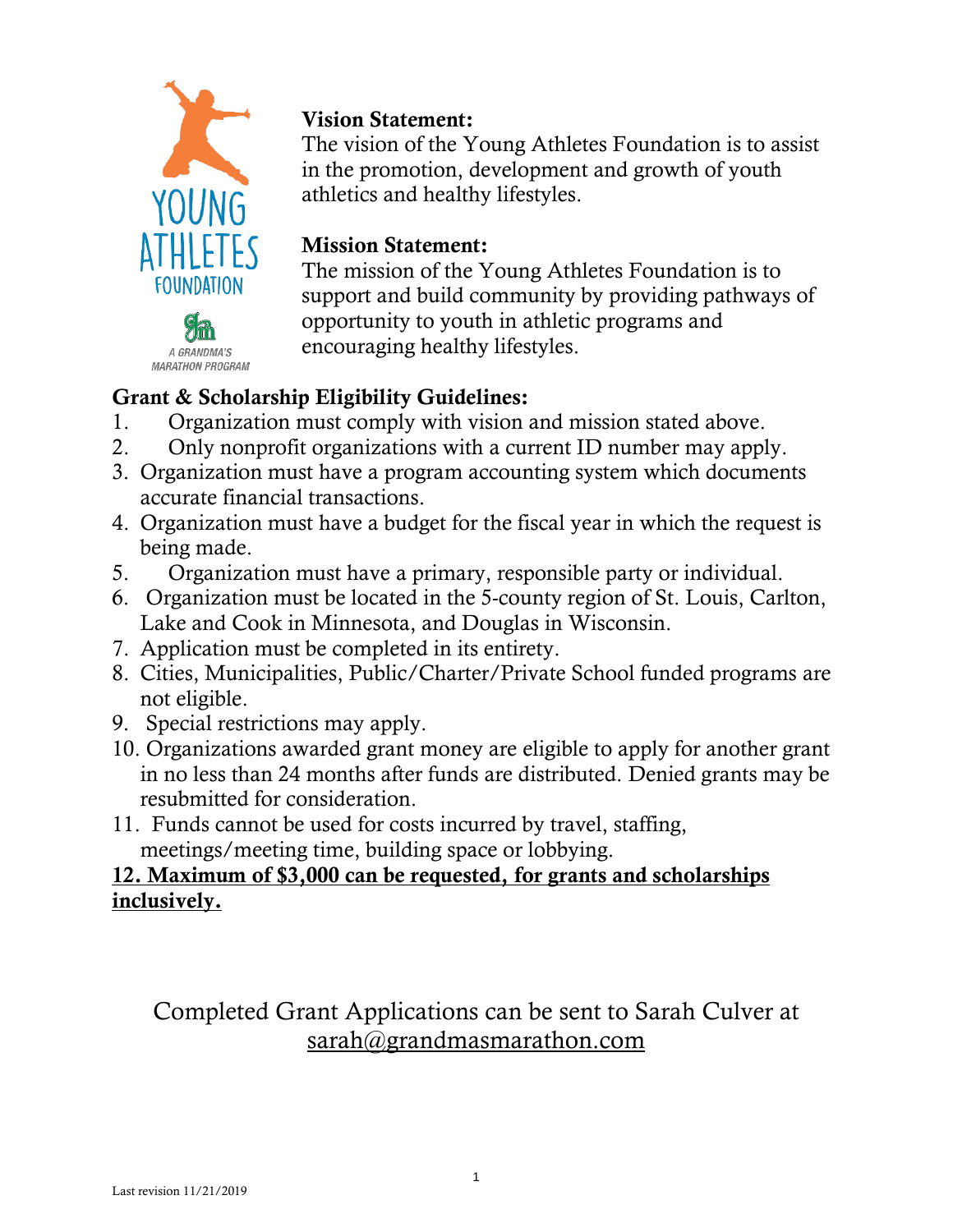#### YOUNG ATHLETES FOUNDATION APPLICATION FOR GRANT SUPPORT

The YAF recognizes that some organizations may have durable equipment needs while others may have non-equipment, financial needs which address the rising participation costs or fees for youth involved in the organization's activities. Organizations may apply for both scholarship and equipment funds on the same application, not to exceed \$3,000 inclusively.

Please complete the following information:

|                                                                                  | $($3,000.00$ maximum) |
|----------------------------------------------------------------------------------|-----------------------|
| Nonprofit Organization/ Program or Group Name, and tax I.D. #: _________________ |                       |
|                                                                                  |                       |
|                                                                                  |                       |
|                                                                                  |                       |
|                                                                                  |                       |
|                                                                                  |                       |

The YAF grant program favors one-time requests for program expansions and specific equipment needs. When requesting equipment over \$1000, please include specifics, preferable in the form of a prepared bid.

#### ORGANIZATION / PROGRAM / GROUP MISSION

1. Name and nature of equipment / event / program requesting funding. Include the date of event, duration and completion date or purpose of equipment.

2. Please state the purpose or mission of your organization.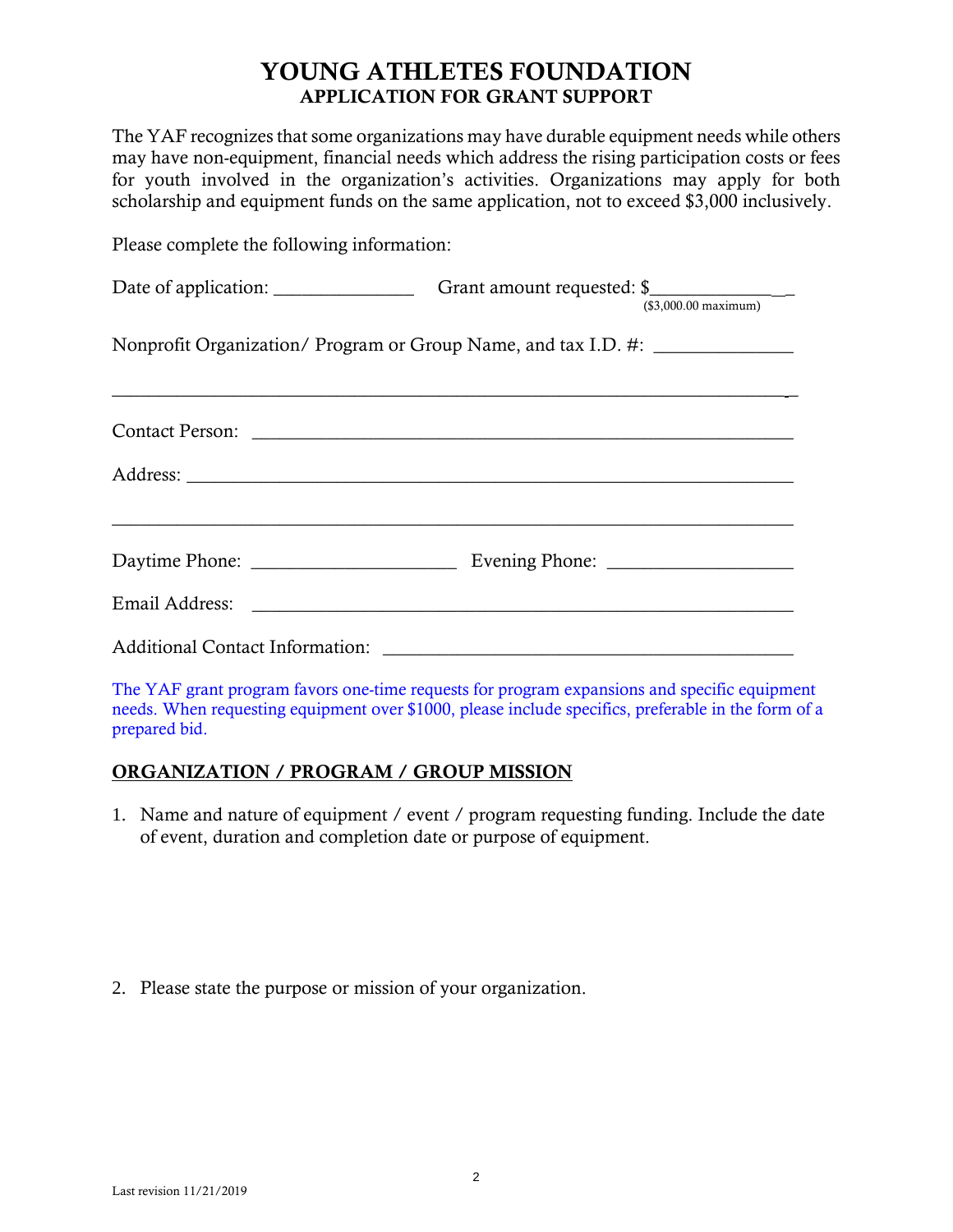3. Please explain specifically how the grant money will be spent.

4. How will this grant benefit the youth, including those from low income families, in our community?

5. Explain how your organization promotes your program to underprivileged and "at-risk" youth.

- 6. What are the age groups and the number of youth this grant will benefit?
- 7. What other source of revenue have you or your organization secured for this equipment/event/program?

8. Please describe how your organization can promote the Young Athletes Foundation.

9. Please attach a copy of your organization's (local chapter) detailed budget, outlining annual revenue and expenses.